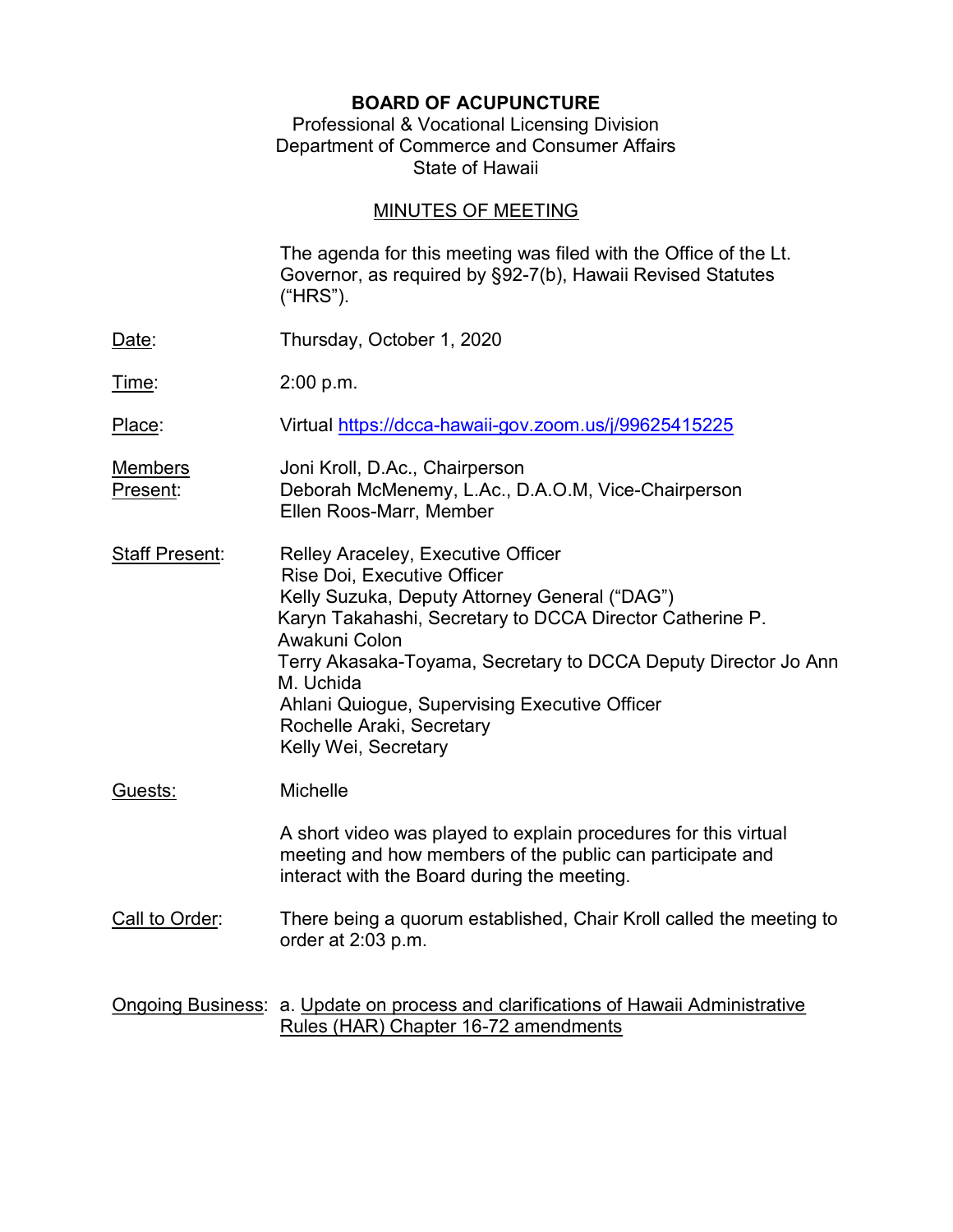> Chair Kroll asked if there were any public comments on Ongoing Business: Update on process and clarifications of Administrative Rules (HAR) Chapter 16-72 amendments.

Ms. Takahashi advised the Chair that no one has raised their hand.

Chair Kroll stated that the Rules Committee met and has recommended comments and updates for the Board to consider.

 Comments on DCCA Amendment and Compilation of HAR Title 16 Chapter 72 latest version

SUBCHAPTER 2 – DEFINITIONS – 16-72-3

 "Acupuncture Injection Therapy (AIT)" Add "intra-muscular injection therapy" after "as point injection therapy,"

Add definitions for:

 Tui Na, literally meaning "push" and "to lift and squeeze", is a hands-on body treatment utilizing specific manual techniques involving manipulation of muscles, tendons, joints and bones to regulate energy and blood flow, relieve pain, improve body dynamics.

 Gua sha is an instrument-assisted unidirectional press-stroking of a lubricated area of the body surface to intentionally create transitory therapeutic petechiae called 'sha' representing extravasation of blood in the subcutis as well as providing a deep stretch and release of the connective tissue around tense and tight muscles.

 SUBCHAPTER 3 – AUTHORIZED PRACTICE; SCOPE OF PRACTICE; LICENSE

16-72-4

• Add "pain" after "endocrine and…"

 • Add "manual therapy and myofascial release such as tuina & guasha" after "cupping,"

## 16-72-5

• Add "Telehealth is allowed." Before "Permanently implanted…"

#### 16-72-6

• Add "and secure" after "shall keep accurate…"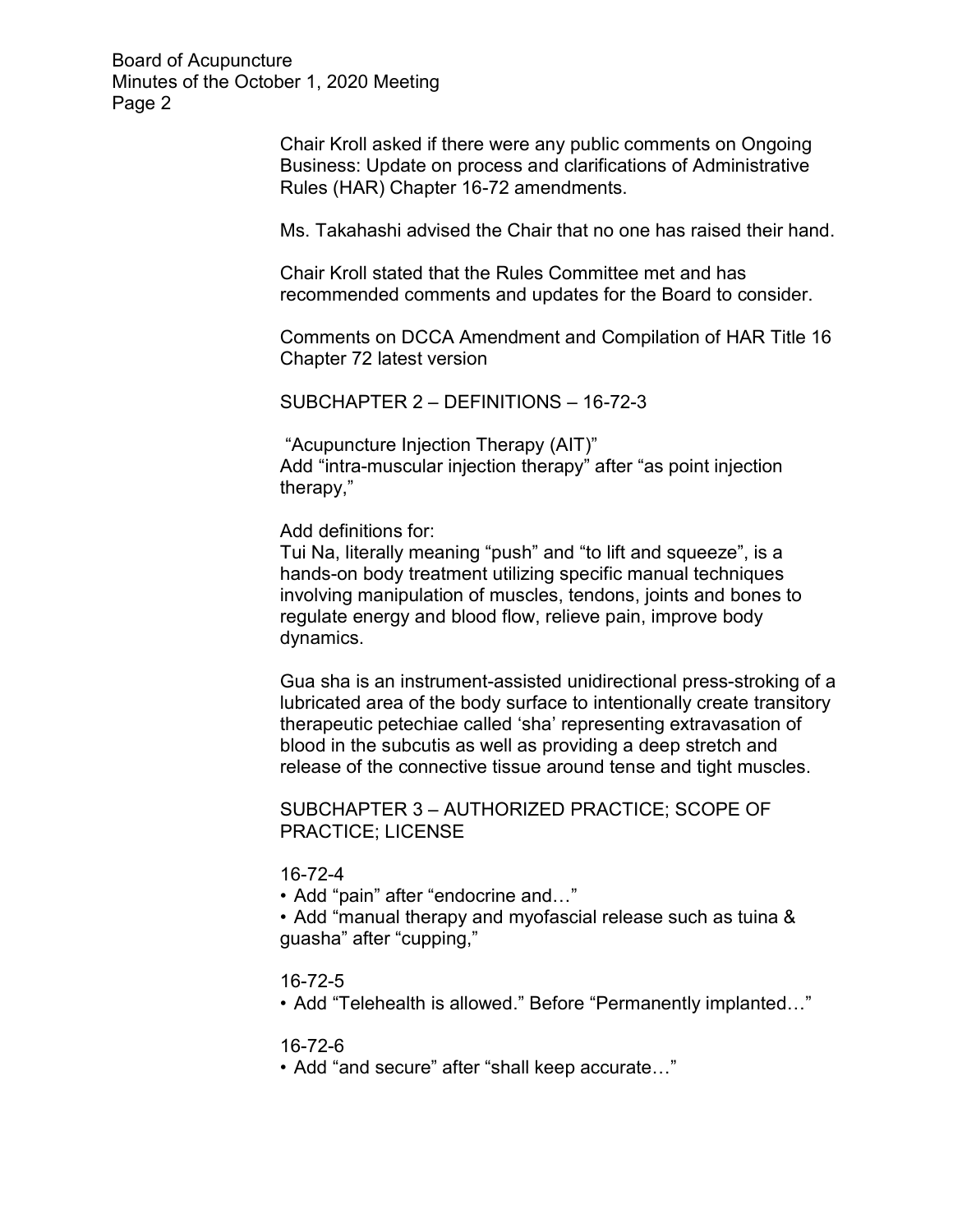## SUBCHAPTER 4 – EDUCATION AND TRAINING REQUIREMENTS

 Chair Kroll asked DAG Suzuka if the Board can remove specific hours and instead state 436E; revisions below:

16-72-14:

 Strike out (a) "but not less than two thousand one hundred seventyfive hours."

Instead state "but not less than as found in 436E."

 Strike out (1) "but not less than one thousand five hundred fifteen hours."

Instead state "not less than as outlined in 436E."

 Strike out (2) "but not less than six hundred and sixty hours." Instead state "as found in 436E."

 DAG Suzuka replied, "yes as long as the requirements are kept consistent."

## SUBCHAPTER 5 – APPLICATION FOR LICENSE

 16-72-20 Applications (a) Change to read "Every person seeking a license to practice acupuncture or acupuncture and herbal medicine; or wishing…"

 COMMENT: there is no "or herbal medicine." It is either "Acupuncture" or "Acupuncture and Herbal Medicine." Herbal medicine is not a standalone license.

SUBCHAPTER 7 – LICENSE RENEWAL

 16-72-46 Renewal Change to read "Licensees licensed after January 1, 2022 must show proof of current NCCAOM Diplomate of Oriental Medicine status upon license renewal. (a) Licensees licensed prior to January 1, 2022 must show proof of 30 Professional Development Activities approved by the NCCAOM wherein one credit hour must be in Ethics and one credit hour in Acupuncture Safety or show proof of current NCCAOM Diplomate of Acupuncture or Diplomate of Oriental Medicine status upon renewing their license."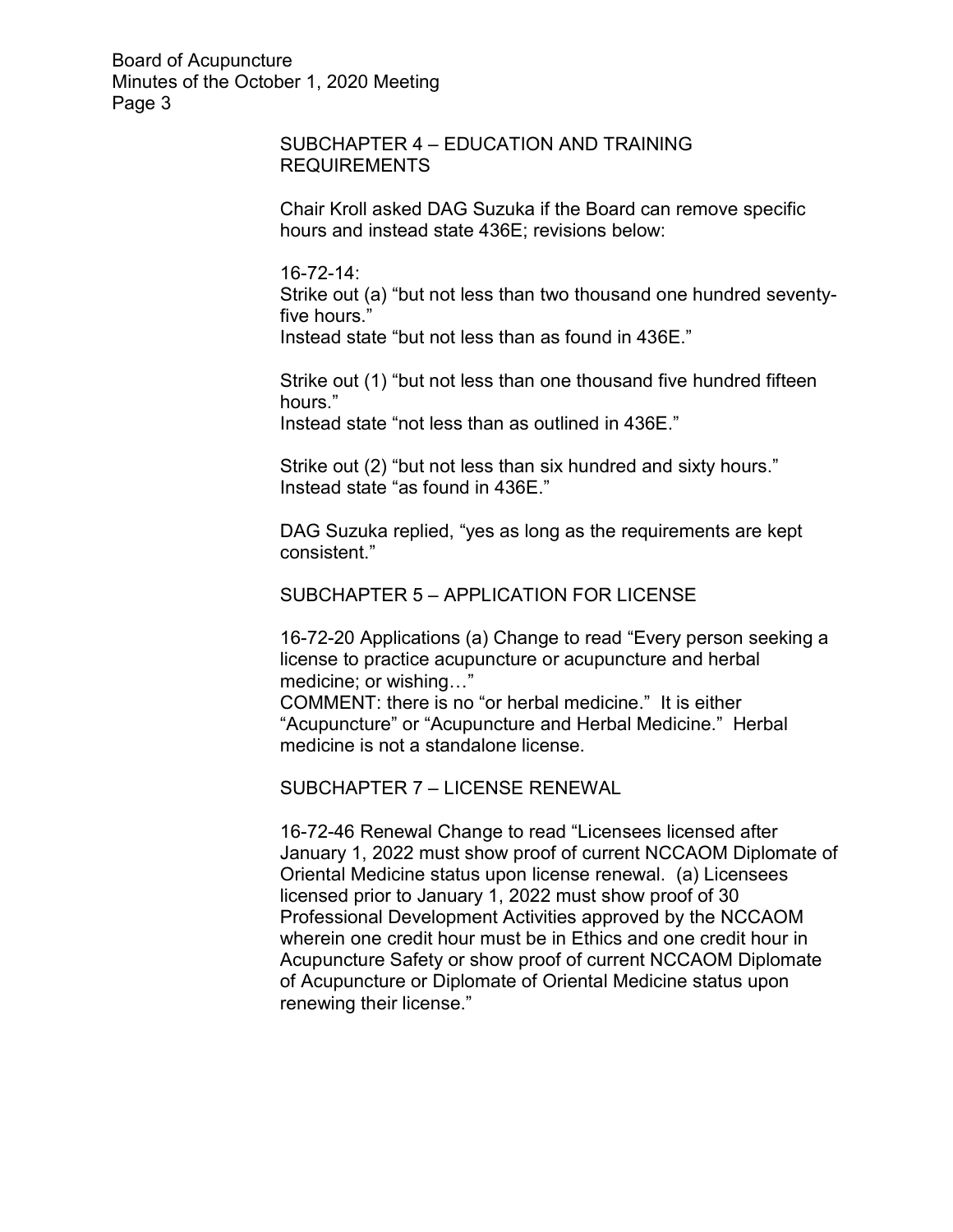## SUBCHAPTER 9 – ADVERTISEMENT

 16-72-57 Use of titles (c) The committee would like to change it to "a licensee who has met the academic standards set forth in 16-72- 17 may use the title doctorate" instead of "approved by the Board." After consulting with DAG Suzuka, Executive Officer Araceley and Executive Officer Quiogue, the Board decided to leave it as is and not make the change as it hasn't posed any problems with the Board.

It was moved by Vice-Chair McMenemy, seconded by Ms. Roos-Marr, and unanimously carried to accept the recommendations and changes to the HAR.

New Business: a. Hawaii Acupuncture Association request for clarification on whether "traditional therapeutic means" includes manual therapy/myofascial release/tuina/gusha, moxa, and other numerous modalities that Hawaii acupuncturists are trained in throughout the process of their schooling.

> The Chair asked if there were any comments on New Business: Hawaii Acupuncture Association request for clarification on whether "traditional therapeutic means" includes manual therapy/myofascial release/tuina/gusha, moxa, and other numerous modalities that Hawaii acupuncturists are trained in throughout the process of their schooling?

There were no comments.

Chair Kroll stated that the answer to the question was discussed in the changes being made to the HAR by adding them to the definition – yes, they are all included in the traditional therapeutic means.

Next Thursday, December 3, 2020 - virtual meeting.

Adjournment: Chair Kroll adjourned the meeting at 2:26 p.m.